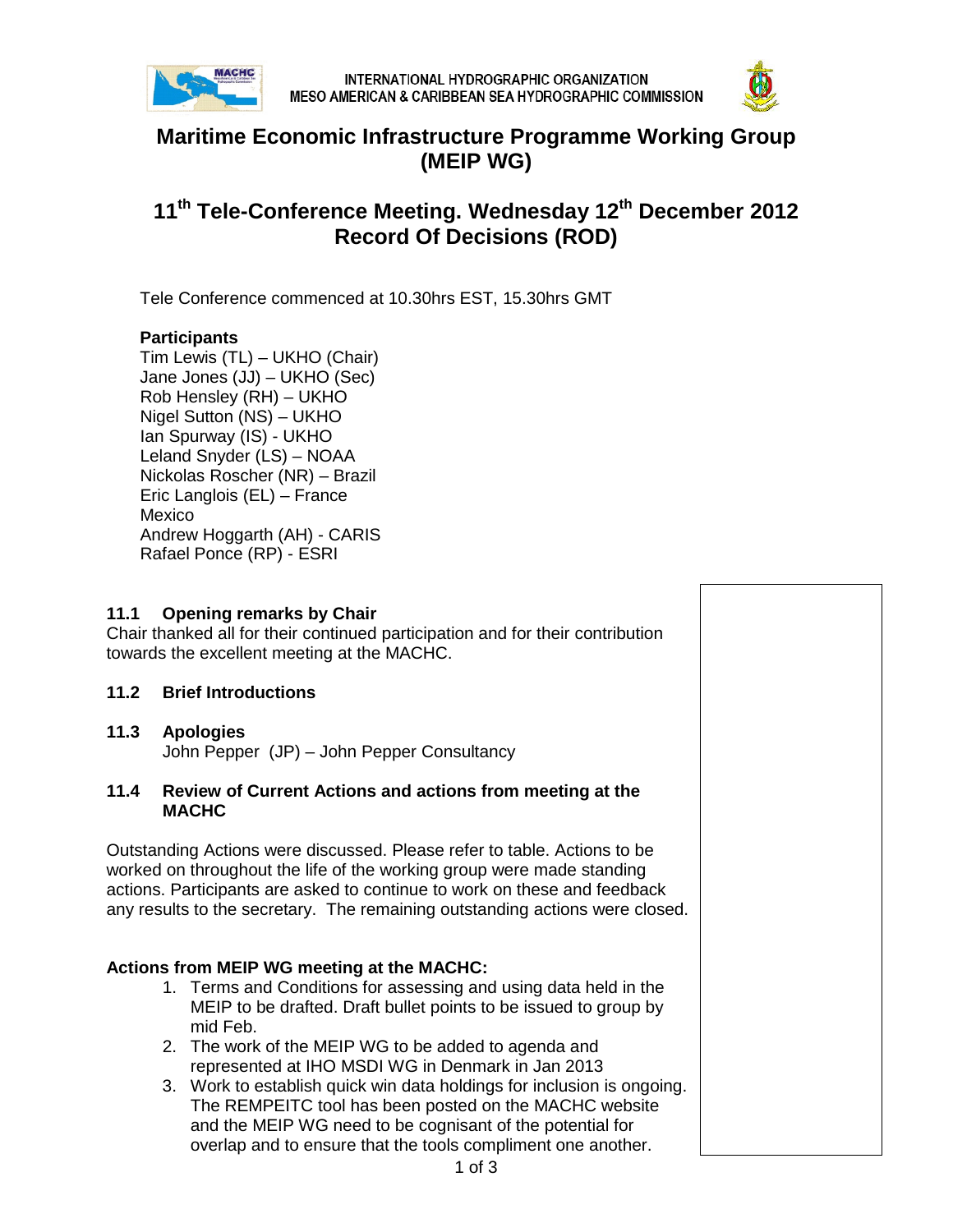- 4. MACHC to provide resolution on 'Blue Economy' as agreed by the MACHC group which links to work in acquiring donor funding.
- 5. MACHC action 13.4.5 MEIP WG to develop a platform that will identify regional projects such as that being undertaken by the 5C's and OECS, and to ascertain whether the projects can find what they need from the metadata hosted in the MEIP tool.
- 6. Maritime Alliance has been approached for a tentative date for a second meeting during the  $3^{rd}$  week of February to be held in Washington D.C. This will be followed by a second session on the west coast.

## **11.5 Review of Questions**

Participants were referred to IHO Circular Letter 104/2012 – MSDI Open Forum and the questions posed by the Chair of the IHO's MSDI WG. Participants were asked to review the questions in the MEIP questionnaire in conjunction with this.

## **11.6 Review of Responses to Questionnaire**

No further responses had been received and so this action remains open. Brazil confirmed its final submission will be sent shortly. Chair thanked Brazil for providing draft version in the margins of MACHC.

## **11.7 MSDI demonstrator tool evaluation period**

• **REMPEITC Tool**

Chair suggested that demonstrator models being produced by Caris and ESRI are made available for an evaluation period of 3 months.

Caris and ESRI agreed and have made their demonstrators available for a 6 month access period for all participants to evaluate.

## **11.8 Any Other Business**

## **N/A**

## **11.9 Date of Next Meeting**

Monday  $4^{th}$  February 16:00 – 17:00 (prior to funding meeting). (provisional date)

**Action 11.7.1: Participants to forward contact details to Secretary for forwarding to CARIS and ESRI. Sec to forward names to CARIS and ESRI. – by 9th Jan 2013**

**Action 11.7.2: CARIS/ESRI A guidance for use of demonstrators to be written by 9th Jan 2013** 

**Action 11.7.3: CARIS/ESRI to provide demonstrators for a minimum of three months from 9th Jan 2013**